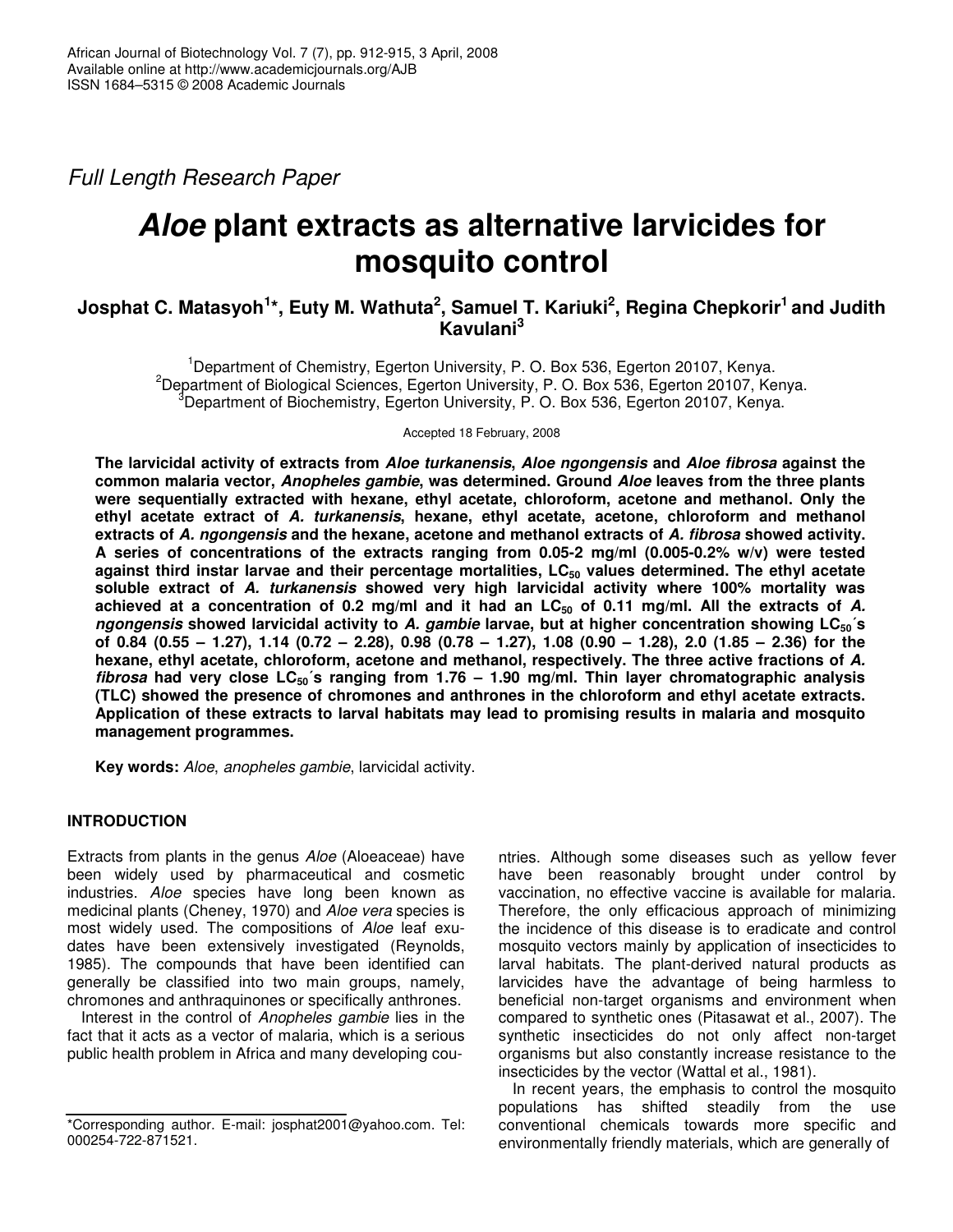|                |        |               | Yield (g)      |                   |                 |
|----------------|--------|---------------|----------------|-------------------|-----------------|
| <b>Plant</b>   | Hexane | Ethyl acetate | <b>Acetone</b> | <b>Chloroform</b> | <b>Methanol</b> |
| A. turkanensis | 2.1    | 4.2           | 3.1            | 4.5               | 7.2             |
| A. fibrosa     | 3.0    | 3.8           | 2.6            | 3.5               | 6.1             |
| A. ngongensis  | 2.5    | 3.6           | 2.7            | 4.2               | 6.5             |

**Table 1.** Yield of extracts from 500 g of plant material.

botanical origin. For this purpose, a lot of phytochemicals extracted from various plant species have been tested for their larvicidal and repellent actions against mosquitoes (Ciccia et al., 2000; Ansari and Razdan, 2000). One of the strategies of the WHO in combating tropical diseases is to destroy their vectors or intermediate hosts. Malaria is a parasitic disease from which more than 300 million people suffer yearly throughout the world. It is one of the main causes of infant and young child mortality (WHO, 1995). As part of our continued search for the biodiversity resource available in Kenya for natural products with utilisable bioactivity, we have assayed larvicidal activity towards *A. gambie* of extracts from three *Aloe* species growing in Kenya, namely *Aloe turkanensis*, *Aloe ngongensis* and *Aloe fibrosa*.

#### **MATERIALS AND METHODS**

#### **Plant Material**

The plants *A. turkanensis*, *A. ngongensis* and *A. fibrosa* were collected from Turkana, Ngong and Kajiado regions of Kenya respectively, identified and cultivated at the Botanical Garden of Egerton University, Kenya. Voucher specimens (number Sk61, sk65, sk69) were deposited at the department of Biological Sciences, Egerton University.

#### **Extraction**

500 g of *Aloe* leaves for each plant were cut into segments prior to grinding in a blender. The resulting slurry was sequentially extracted with hexane, ethyl acetate, chloroform, acetone and methanol. The solvents were removed by rotor evaporation under vacuum to give five extracts for each species. The yields are given in Table 1.

#### **TLC analysis**

The extracts that showed bioactivity were subjected to thin layer chromatographic analysis. This was done on silica gel plates (Merck,  $60F<sub>254</sub>$ ) using the solvent system MeOH-CHCl<sub>3</sub>, 1:4. The solvents were distilled before use. The visualization and identification of spots of the compounds was done using an ultra violet lamp at a wavelength of 254 nm. The retention factor  $(R<sub>f</sub>)$  values were determined and compared to those of literature where similar conditions and reagents were used (Holzapfel et al., 1997; Dagne et al., 1996, 1997, 1998).

#### **Tested material**

The extracts were tested against third instar larvae of *A. gambie* at 2 mg/ml; fractions showing over 60% mortality after 24 h were selected for detailed assays at different concentrations.

#### **Larvicidal assays**

The extracts were solubilized in dimethyl-sulphoxide (DMSO) an analytical reagent obtained from Lobarchemi and diluted to give 2 mg/ml of stock solution with DMSO kept at a concentration of 1%. The bioassay experiments were conducted mainly according to standard WHO procedure (1981) with slight modifications. The bioassays were conducted at the Kenya Medical Research Institute (KEMRI), Centre for Disease Control (CDC), Kisumu, Kenya, where the insects were reared in plastic and enamel trays in spring river water. They were maintained and all experiments were carried out at 26  $\pm$  3°C and the humidity ranged between 70 to 75%. The bioassays were performed with third instar larvae of *A. gambie* and carried out in triplicate using 20 larvae for each replicate assay. The larvae were placed in 50 ml disposable plastic cups containing 15 ml of test solution and fed on tetramin fish feed during all testing. Larvae were considered dead if they were unrousable within a period of time, even when gently prodded. The dead larvae in the three replicates were combined and expressed as the percentage mortality for each concentration. The negative control was spring river water while the positive control was the pyrethrum based larvicide, pylarvex.

#### **Statistical analysis**

Probit analysis (Finney, 1971) of concentration mortality data was conducted to estimate the  $LC_{50}$  values and associated 95% confidence limits.

## **RESULTS AND DISCUSSION**

The results obtained in the preliminary assays of fifteen extracts from *A. turkanensis*, *A. ngongensis* and *A. fibrosa* against third instar larvae of *A. gambie* showed that only nine were active according to our norm (60% mortality at 2 mg/ml or 0.2% w/v). Only the ethyl acetate extract of *A. turkanensis*, hexane, ethyl acetate, acetone, chloroform and methanol extracts of *A. ngongensis* and the hexane, acetone and methanol extracts of *A. fibrosa* showed activity. The larvicidal activities of the extracts against the mosquito larvae under laboratories conditions are given in Table 2. To the best of our knowledge this is the first time larvicidal activity of *Aloe* extracts is reported.

There is no vaccine to prevent infection caused by *A. gambie* mosquito and the malaria parasite is continually developing resistance to the available drugs, so vector control is the best option. A considerable number of plant derivatives have shown to be effective against mosquetoes with a safe manner. However due to the continuous increase in resistance of mosquitoes to familiar chemicals better alternative means are sought (El Hag et al., 1999).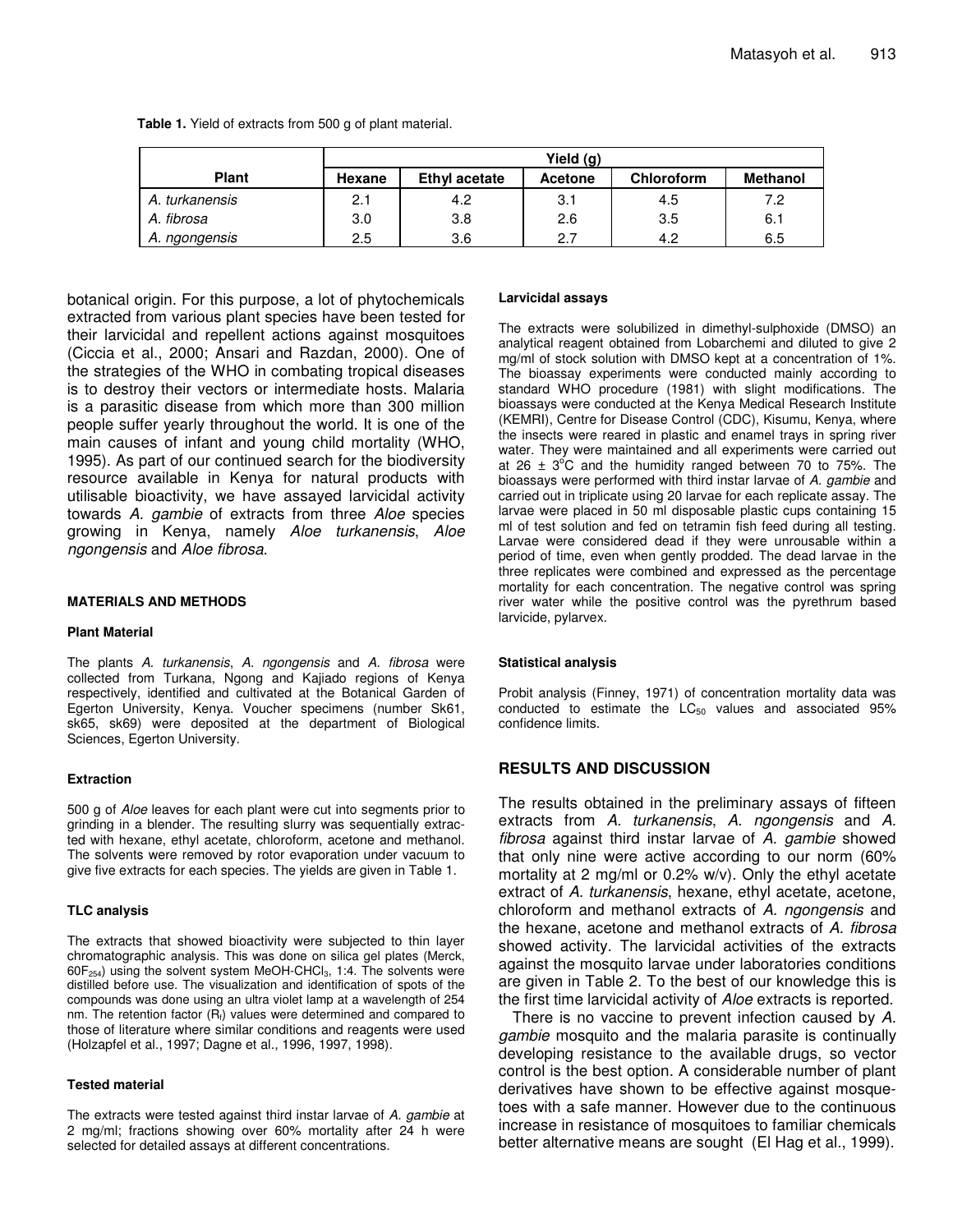Afr. J. Biotechnol. 914 Afr. J. Biotechnol.  $914$ 

|                |                       |               |               |                |                 | % Mortality (mean ± SD) |                 |               |                       |                       |
|----------------|-----------------------|---------------|---------------|----------------|-----------------|-------------------------|-----------------|---------------|-----------------------|-----------------------|
| Plant          | Extract               | 0.05          | $\mathbf{c}$  | <u>ู</u><br>0. | 0.3             | 0.5                     | <u>م</u>        | 1.5<br>1      | $2.0 \text{ (mg/ml)}$ | ီLC <sub>50</sub>     |
| A. turkanensis | Ethyl acetate         | $0.0 \pm 0.0$ | $35 + 27.2$   | $100 \pm 0.0$  | $0.0100 + 0.01$ | $100 \pm 0.0$           | $100 \pm 0.0$   | $0.0 + 0.0$   | $100 \pm 0.0$         | $0.11(0.09 - 0.13)$   |
| A. fibrosa     | <b>dexane</b>         | $0.0 \pm 0.0$ | $0.0 \pm 0.0$ | $0.0 \pm 0.0$  | $0.0 \pm 0.0$   | $3.4 \pm 2.4$           | $15 \pm 17.8$   | $35 \pm 8.2$  | $63.4 \pm 22.5$       | $1.76(1.45 - 2.46)$   |
|                | Acetone               | $0.0 \pm 0.0$ | $0.0 \pm 0.0$ | $0.0 \pm 0.0$  | $0.0 \pm 0.0$   | $0.0 \pm 0.0$           | $3.4 \pm 2.4$   | $10 \pm 7.1$  | $78.4 \pm 6.2$        | $(1.79(1.67 - 1.94))$ |
|                | Methanol              | $0.0 \pm 0.0$ | $0.0 \pm 0.0$ | $0.0 \pm 0.0$  | $3.4 \pm 4.7$   | $5 + 4.1$               | $30 + 12.2$     | $30 + 4.1$    | $61.7 \pm 8.5$        | $1.80(1.38 - 2.83)$   |
| A. ngongensis  | Hexane                | $0.0 \pm 0.0$ | $0.0 \pm 0.0$ | $0.0 + 0.0$    | $0.0 \pm 0.0$   | $45 \pm 7.1$            | $46.7 \pm 29.5$ | $70 \pm 0.0$  | $100 \pm 0.0$         | $0.84(0.55 - 1.27)$   |
|                | Ethyl acetate         | $0.0 \pm 0.0$ | $0.0 \pm 0.0$ | $6.7 \pm 4.7$  | $0.0 \pm 0.0$   | $0.0 \pm 0.0$           | $48.4 \pm 12.5$ | $65 \pm 0.0$  | $80 \pm 4.1$          | $1.14(0.72 - 2.28)$   |
|                | Acetone               | $0.0 \pm 0.0$ | $0.0 \pm 0.0$ | $0.0 \pm 0.0$  | $0.0 \pm 0.0$   | $0.0 \pm 0.0$           | $66.7 \pm 8.5$  | $70 + 4.1$    | $81.7 \pm 4.7$        | $1.08(0.90 - 1.28)$   |
|                | Chloroform            | $0.0 \pm 0.0$ | $0.0 \pm 0.0$ | $0.0 \pm 0.0$  | $5 + 4.1$       | $25 \pm 8.2$            | $40 \pm 14.7$   | $80 \pm 4.1$  | $81.7 \pm 4.7$        | $0.98(0.78 - 1.27)$   |
|                | Methanol              | $0.0 \pm 0.0$ | $0.0 \pm 0.0$ | $0.0 \pm 0.0$  | $0.0 + 0.0$     | $0.0 \pm 0.0$           | $0.0 \pm 0.0$   | $3.4 \pm 4.7$ | $50 \pm 10.8$         | $2.0(1.85 - 2.36)$    |
| Control (+)    | Pylarvex (0.05 mg/ml) |               | $100 \pm 0.0$ |                |                 |                         |                 |               |                       |                       |
| Control (-)    | Spring water          |               | $0.0 \pm 0.0$ |                |                 |                         |                 |               |                       |                       |

Table 2. Larvicidal activity of extracts from A. turkanensis, A. fibrosa and A. ngongensis on A. gambie. **Table 2.** Larvicidal activity of extracts from *A. turkanensis*, *A. fibrosa* and *A. ngongensis* on *A. gambie.*

<sup>a</sup> The lethal concentrations with the corresponding 95% confidence intervals are shown in parenthesis. The lethal concentrations with the corresponding 95% confidence intervals are shown in parenthesis.

The most effective extract in this work was that of hexane extract with a value of 0.84 mg/ml. The to 0.84 mg/ml. Although the three active extracts not show very high activity, they still caused<br>mortalities of 61.7 to 78.4% at the same ethyl acetate from A. turkanensis. The results of this study (Table 2) clearly show that it demonstrated a high larval mortality. At a concentration dosage (LC<sub>50</sub>) for the A. ngongensis is that for the extracts for this species showed mortalities that ranged from 50 to 100% at a concentration of 2 mg/ml (0.2% w/v) with corresponding LC<sub>50</sub>'s of 2.0 of A. fibrosa (hexane, acetone, and methanol) did The most effective extract in this work was that of ethyl acetate from *A. turkanensis*. The results of this study (Table 2) clearly show that it demonstrated a high larval mortality. At a concentration of 0.2 mg/ml, this extract produced 100% mortality of 0.2 mg/ml, this extract produced 100% mortality and had an LC<sub>50</sub> of 0.11 mg/ml. The best lethal and had an  $LC_{50}$  of 0.11 mg/ml. The best lethal dosage (LC50) for the *A. ngongensis* is that for the hexane extract with a value of 0.84 mg/ml. The extracts for this species showed mortalities that ranged from 50 to 100% at a concentration of 2 mg/ml (0.2% w/v) with corresponding  $LC_{50}$ 's of 2.0 to 0.84 mg/ml. Although the three active extracts of *A. fibrosa* (hexane, acetone, and methanol) did not show very high activity, they still caused mortalities of  $61.7$  to  $78.4\%$  at the same concentration. concentration.

As adult mosquitoes transmit diseases, the inhibit 50% (LC<sub>50</sub>) of the treated larval population from emerging adults are more meaningful Bhakthratchagan et al., 1993; Moshen et al., As adult mosquitoes transmit diseases, the critical concentrations of the materials which critical concentrations of the materials which inhibit 50%  $(LC_{50})$  of the treated larval population from emerging adults are more meaningful (Bhakthratchagan et al., 1993; Moshen et al., 995). The Aloe extracts have shown that they 1995). The *Aloe* extracts have shown that they

can kill up to 100% of the larvae population ested; this can certainly help reduce the mosquito population drastically. Considering that a large proportion of the human population living in could control the mosquito population could be of study grow widely in the rural parts of Kenya where A. gambie is a serious problem offer an nic insecticides. The results show that the extracts could be used in mosquito control instead of synthetic larvicides. Their active ingredients have which the extracts are obtained have been used as traditional medicine for centuries without any can kill up to 100% of the larvae population tested; this can certainly help reduce the mosquito population drastically. Considering that a large malaria prone areas suffer from varying degrees malaria prone areas suffer from varying degrees of poverty, the discovery of plant extracts that of poverty, the discovery of plant extracts that could control the mosquito population could be of great value. In this context, the three plants under great value. In this context, the three plants under study grow widely in the rural parts of Kenya where *A. gambie* is a serious problem offer an opportunity for developing alternatives to rather opportunity for developing alternatives to rather expensive and environmentally hazardous inorganic insecticides. The results show that the extracts could be used in mosquito control instead of synthetic larvicides. Their active ingredients have no toxicities to humans since the Aloe plants from which the extracts are obtained have been used as traditional medicine for centuries without any eported illness or side effects resulting from their reported illness or side effects resulting from their proportion of the human population living in expensive and environmentally hazardous inorgano toxicities to humans since the *Aloe* plants from use (Cheney, 1970). use (Cheney, 1970).

bers of Aloeceae family are, typically, chromones The major constituents identified in the mem-The major constituents identified in the members of Aloeceae family are, typically, chromones

chromatographic analysis of the extracts showed that the chemical composition of the Aloe species under study has close similarities to those found n South Africa, namely, Aloe littoralis, Aloe and ethyl acetate soluble part of the leaf extracts mental conditions with those found in literature Dagne et al., 1996, 1997, 1998) showed three to five main constituents. The species showed the 6'-O- caffeoyl-5-hydroxyaloin A, 5-hydroxyaloin A glucopyranosyl-7-methoxy-5-methyl-chromone. It is important to note that our results relate to crude which when isolated, would be expected to show n conclusion, the results obtained from this study and anthroquinones or anthrones. Thin layer and anthroquinones or anthrones. Thin layer in South Africa, namely, *Aloe littoralis, Aloe* broomi and Aloe microstigma (Dagne et al., 1996, 1997, 1998). Our investigation of the chloroform and ethyl acetate soluble part of the leaf extracts using TLC analysis and matching the experimental conditions with those found in literature (Dagne et al., 1996, 1997, 1998) showed three to five main constituents. The species showed the presence of mainly littoraloin, deacetyllitoraloin, 6'-O- caffeoyl-5-hydroxyaloin A, 5-hydroxyaloin A (E)-2-Acetonyl-8-(2'-O-feruloyl)-B-Dand (E)-2-Acetonyl-8-(2'-O-feruloyl)-β-Dglucopyranosyl-7-methoxy-5-methyl-chromone. It is important to note that our results relate to crude extracts and not purified active components, which when isolated, would be expected to show In conclusion, the results obtained from this study chromatographic analysis of the extracts showed that the chemical composition of the *Aloe* species under study has close similarities to those found *broomi* and *Aloe microstigma* (Dagne et al., 1996, 1997, 1998). Our investigation of the chloroform using TLC analysis and matching the experipresence of mainly littoraloin, deacetyllitoraloin, extracts and not purified active components, much lower LC<sub>50</sub> values than those reported here. much lower  $LC_{50}$  values than those reported here. may be useful in the search for new, more selecmay be useful in the search for new, more selecand